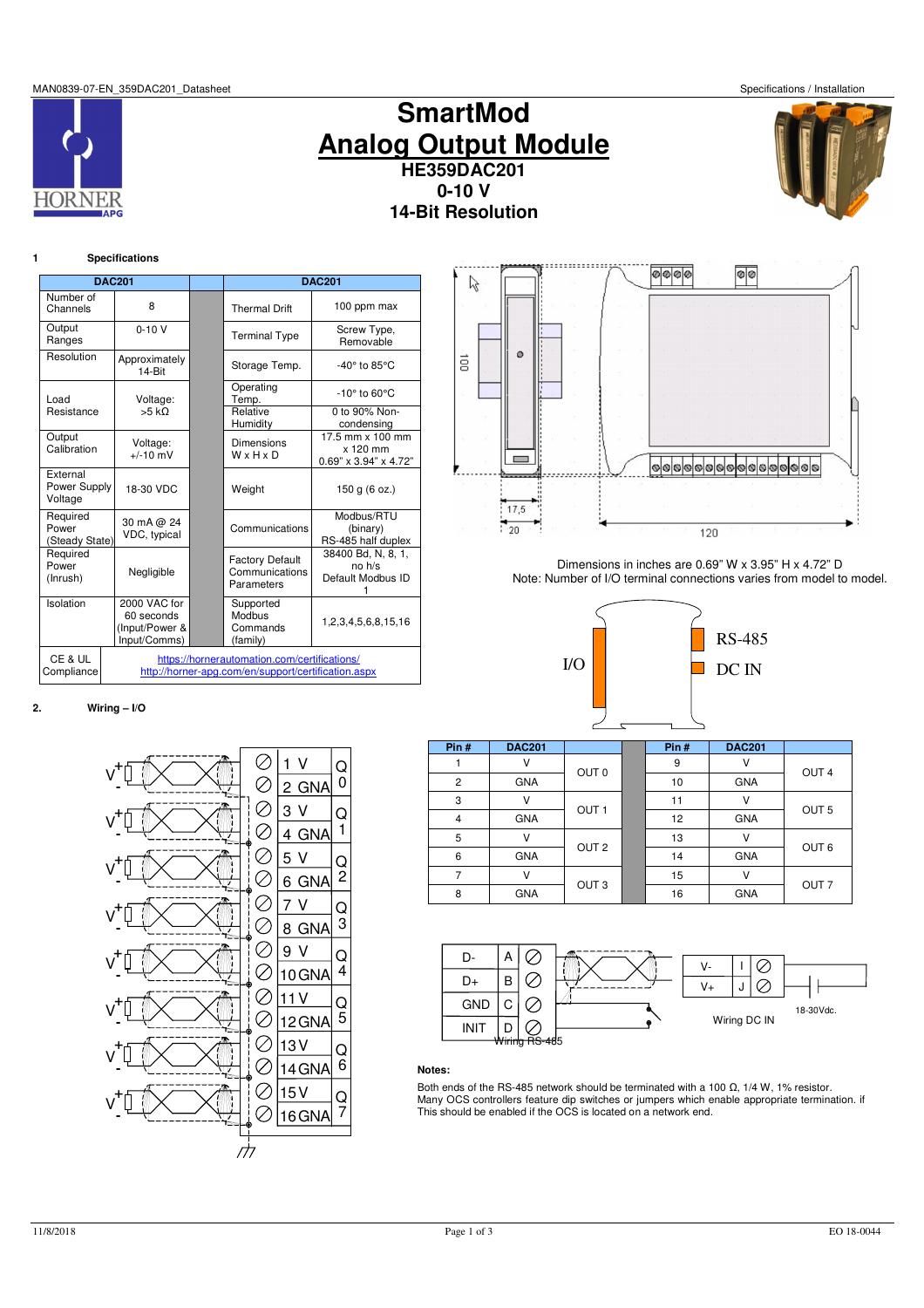## **3. Init Default Setup**

Communication parameters will be set to INIT default after performing the following procedure:

- 1. Install jumper between INIT and GND terminals of the RS-485 port.
- 2. Apply power to SmartMod unit.
- 3. Read parameter words to see current parameters.
- 4. Write changes if necessary.



**The Default Settings Are:**  Modbus  $ID = 1$ Baud rate = 9600 Parity = None Stop Bits = 1 Data Bits  $= 8$ No handshake

**Note**: There are two types of default settings possible: 1. Factory default as described in section 1 (Specifications)

2. Default after INIT as described in section 3 (INIT Default Setup)

# **4. Configuration DATA**

SmartMod Configuration settings are mapped into Modbus Register space. This configuration data may be modified with any Modbus/RTU Master device. For convenience, Horner has developed a variety of Cscape application files which allow an OCS to act as a SmartMod configuration device. Initial configuration of SmartMod module should be done on an individual basis, since all modules come from the factory with a default Modbus ID of 1. Once each module on the network has its own unique Modbus ID, further configuration adjustments can be made with the entire network powered.

All configuration parameters listed below (except 40012 Channel Enable) are stored in EPROM. This means they should not be constantly rewritten.

|                           | Configuration Parameters - Registers 40001 through 40013 |           |              |                                             |  |
|---------------------------|----------------------------------------------------------|-----------|--------------|---------------------------------------------|--|
| <b>Modbus</b><br>Register | <b>Description</b>                                       | Min       | Max          | <b>Default</b>                              |  |
| 40001-<br>40005           | Reserved                                                 |           |              |                                             |  |
| 40006                     | <b>Communications Parameters</b>                         | See Table |              | 38.4 kBd,<br>N, 8, 1,<br><b>RTU</b><br>Mode |  |
| 40007                     | Modbus ID(Address)                                       |           | 255          |                                             |  |
| 40008                     | Rx/Tx Delay (in 2 ms steps)                              | $\Omega$  | 255          | 0 <sub>ms</sub>                             |  |
| 40009                     | Watchdog Timer<br>(in 0.5 s steps)                       | $\Omega$  | 255          | 10(5 s)                                     |  |
| 40010                     | Modbus Coil Data                                         |           | See I/O Data | Not Configuration Data -                    |  |
| 40011                     | Reserved                                                 |           |              |                                             |  |
| 40012                     | Reserved                                                 |           |              |                                             |  |
| 40013                     | Reserved                                                 |           |              |                                             |  |
| 40014                     | Output Type                                              | 255       | 255          | 255 (All<br>channels<br>Voltage)            |  |

|               | <b>Register 40006 (Communications Parameters) Bit Definition</b> |                      |         |                     |                |                  |          |
|---------------|------------------------------------------------------------------|----------------------|---------|---------------------|----------------|------------------|----------|
| Bits 7-<br>15 | Bit 6                                                            | Bit 5                | Bit 4   | Bit 3               | Bit 2          | Bit 1            | Bit 0    |
| Unused        | Mode                                                             | Parity               |         | Data<br><b>Bits</b> |                | <b>Baud Rate</b> |          |
|               |                                                                  | Value                | Meaning | $0 = 7$             | Value          |                  | Meaning  |
|               | $0 = ASCII$                                                      | Mark<br>Data<br>Mode |         | 0                   |                | 1200 Bd          |          |
|               |                                                                  |                      | Even    | <b>Bits</b>         |                |                  | 2400 Bd  |
|               | $1 = RTU$                                                        | 2                    | Odd     | $1 = 8$             | $\overline{2}$ |                  | 4800 Bd  |
|               | Mode                                                             | з                    | Space   | Data                | 3              |                  | 9600 Bd  |
|               |                                                                  |                      |         | <b>Bits</b>         | 4              |                  | 19200 Bd |
|               |                                                                  |                      |         |                     | $5 - 7$        |                  | 38400 Bd |

**NOTE:** 

Data bits number is ignored, in ASCII mode it is fixed at 7 and in RTU mode it is fixed to 8. In RTU mode the parity bit is ignored (parity is fixed at NONE).

|                 | Register 40010 (Mirror of Coil Data) Bit Definition |                             |                                     |  |  |  |
|-----------------|-----------------------------------------------------|-----------------------------|-------------------------------------|--|--|--|
| <b>Bit 3-15</b> | Bit 2                                               | Bit 1                       | Bit 0                               |  |  |  |
|                 | Power-up Event<br>(Coil 11)                         | Watchdog Event<br>(Coil 10) | <b>Watchdog Enabled</b><br>(Coil 9) |  |  |  |
| Unused          |                                                     | $0 = Disable Input$         |                                     |  |  |  |
|                 | $1 =$ Enable Input                                  |                             |                                     |  |  |  |

|       |               | Slew Rate Settings (Register 40012/40013) |               |               |
|-------|---------------|-------------------------------------------|---------------|---------------|
|       |               |                                           |               |               |
|       | $15 - 12$     | $11 - 08$                                 | $07 - 04$     | $03 - 00$     |
|       |               |                                           |               |               |
| 40012 | Sir Output #5 | Slr Output #1                             | Sir Output #4 | Sir Output #0 |
|       |               |                                           |               |               |
| 40013 | Sir Output #7 | Sir Output #3                             | Sir Output #6 | Sir Output #2 |
|       |               |                                           |               |               |
|       |               |                                           |               |               |

| <b>Value</b> | V/s  | mA/s     | <b>Value</b> | V/s       | mA/s |
|--------------|------|----------|--------------|-----------|------|
| 00h          |      | Disabled | 07h          | 9.60      | 19.2 |
| 01h          | 0.15 | 0.30     | 08h          | 19.2      | 38.4 |
| 02h          | 0.30 | 0.60     | 09h          | 38.4      | 76.8 |
| 03h          | 0.60 | 1.20     | 0Ah          | 76.8      | 153  |
| 04h          | 1.20 | 2.40     | 0Bh          | 153       | 306  |
| 05h          | 2.40 | 4.80     | 0Ch          | Immediate |      |
| 06h          | 4.80 | 9.60     |              |           |      |

Specify the slew rate / rising time of rising outputs. The value of each output is made of 4 bits, as shown in the table. Manufacturer default: 0Ch / Immediate

**Register 40014 (Output Type) Bit Definition Bit 4-15** Bit 3 Bit 2 Bit 1 Bit 0 Unused Output 3 | Output 2 | Output 1 | Output 0  $0 =$  Current (0-20 mA)  $1 =$  Voltage (0-10 V)

# **5. Input/Output DATA**

SmartMod Analog I/O utilizes both Modbus Registers (40001-40030) and Coils (1-11). It is possible to access all data using Registers only, because the Coils can be accessed through Register 40010.

The following tables lists all Modbus I/O data available.

|                           | I/O Register Data (Registers 40010-40026) |            |                |         |              |
|---------------------------|-------------------------------------------|------------|----------------|---------|--------------|
| <b>Modbus</b><br>Register | <b>Description</b>                        | Access     | <b>Minimum</b> | Maximum | <b>Units</b> |
| 40010                     | Mirror of Coil Data                       | Read/Write | n/a            | n/a     | n/a          |
| 40015                     | Output 0                                  | Read/Write | 0              | 10000   | 1 mV         |
| 40016                     | Output 2                                  | Read/Write | $\Omega$       | 10000   | 1 mV         |
| 40017                     | Output 4                                  | Read/Write | $\Omega$       | 10000   | 1 mV         |
| 40018                     | Output 6                                  | Read/Write | 0              | 10000   | 1 mV         |
| 40019                     | Output 1                                  | Read/Write | $\Omega$       | 10000   | 1 mV         |
| 40020                     | Output 3                                  | Read/Write | $\Omega$       | 10000   | 1 mV         |
| 40021                     | Output 5                                  | Read/Write | 0              | 10000   | 1 mV         |
| 40022                     | Output 7                                  | Read/Write | $\Omega$       | 10000   | 1 mV         |
| 40023                     | Default/Safe Value Out 0                  | Read/Write | $\Omega$       | 10000   | 1 mV         |
| 40024                     | Default/Safe Value Out 1                  | Read/Write | 0              | 10000   | 1 mV         |
| 40025                     | Default/Safe Value Out 2                  | Read/Write | 0              | 10000   | 1 mV         |
| 40026                     | Default/Safe Value Out 3                  | Read/Write | 0              | 10000   | 1 mV         |
| 40027                     | Default/Safe Value Out 4                  | Read/Write | $\Omega$       | 10000   | 1 mV         |
| 40028                     | Default/Safe Value Out 5                  | Read/Write | 0              | 10000   | 1 mV         |
| 40029                     | Default/Safe Value Out 6                  | Read/Write | 0              | 10000   | 1 mV         |
| 40030                     | Default/Safe Value Out 7                  | Read/Write | 0              | 10000   | 1 mV         |

| <b>Modbus</b><br>Coil | <b>Description</b>      | Access     |
|-----------------------|-------------------------|------------|
| 00009                 | <b>Watchdog Enabled</b> | Read/Write |
| 00010                 | <b>Watchdog Event</b>   | Read/Write |
| 00011                 | Power-up Event          | Read/Write |

# **6. Implemented Modbus Functions**

| <b>Function</b> | Code                                 |  |
|-----------------|--------------------------------------|--|
| 01              | Read multiple coils (0xxxx bank)     |  |
| 02              | Read multiple coils (1xxxx bank)     |  |
| 03              | Read multiple registers (4xxxx bank) |  |
| 04              | Read multiple registers (3xxxx bank) |  |
| 05              | Write single coil                    |  |
| 06              | Write single register                |  |
| 15              | Write multiple coils                 |  |
| 16              | Write multiple registers             |  |
| 08              | Diagnostic                           |  |